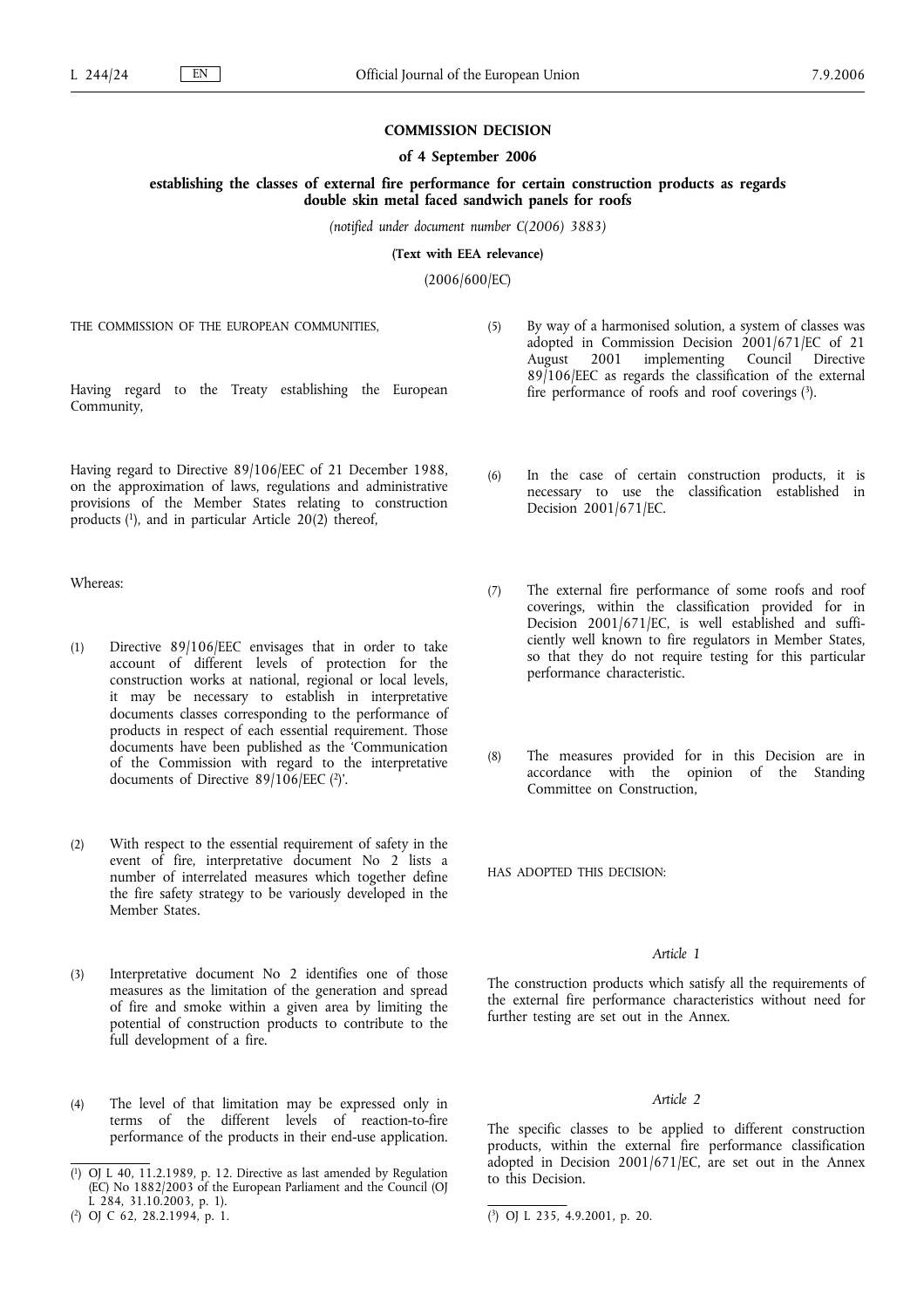## *Article 3*

Products shall be considered in relation to their end-use application, where relevant.

# *Article 4*

This Decision is addressed to the Member States.

Done at Brussels, 4 September 2006.

*For the Commission* Günter VERHEUGEN *Vice-President*